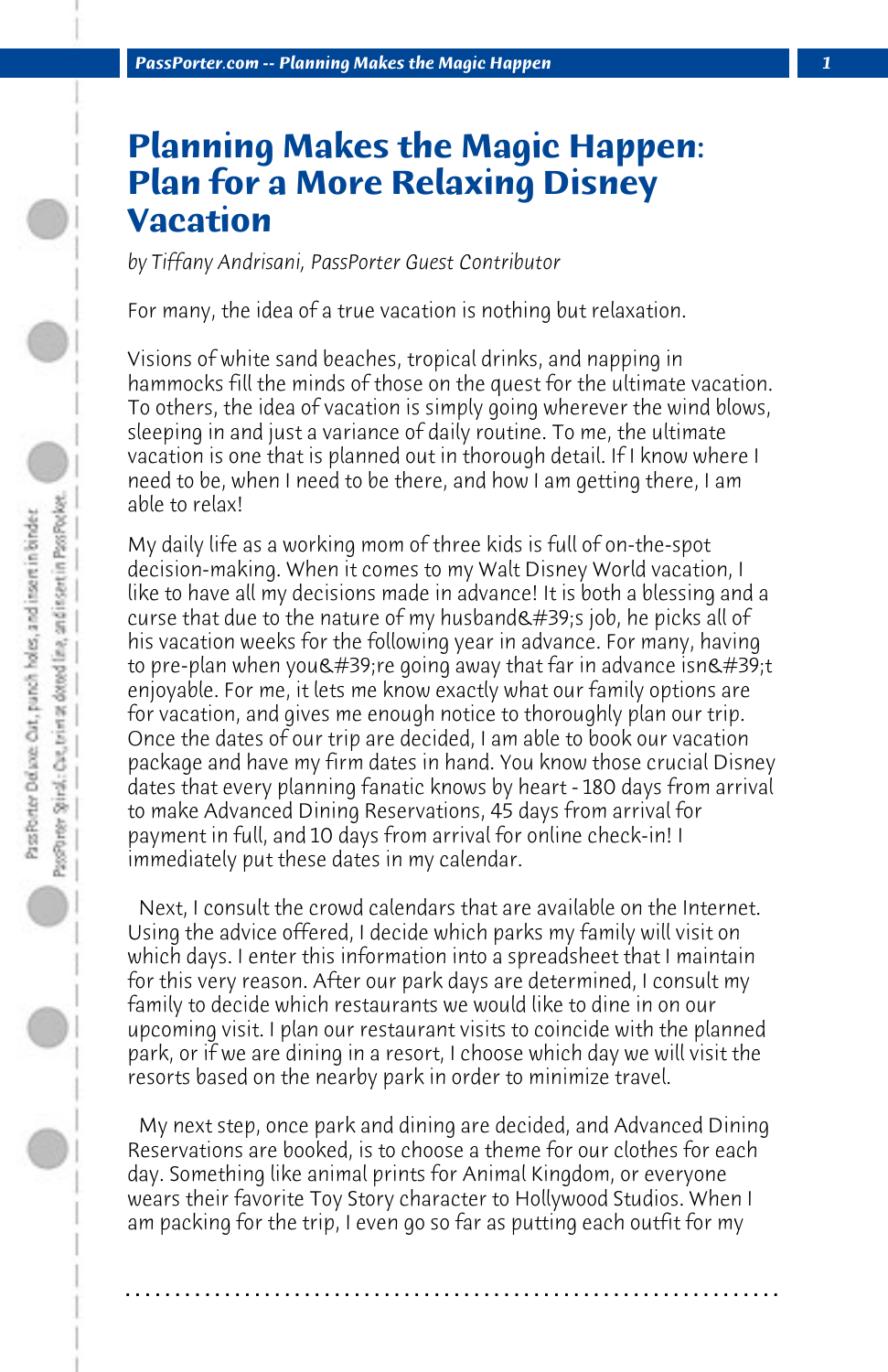*PassPorter.com -- Planning Makes the Magic Happen (continued) 2*

children in a Ziplock bag that is labeled with the day it should be worn. I put the entire outfit together - top, bottom, underwear, socks, and hair accessories. The last time I visited Walt Disney World I made a list for myself that noted which shirt to wear with which pants. It helps make mornings much smoother when we are up early for rope drop and helps avoid my wearing mismatched clothes on the last day because I matched wrong early in the trip!

Once my spreadsheet is complete with all the details for each day, I transfer the information to the daily forms on my PassPorter pockets. If anyone is traveling with us, they receive a laminated, pocket-sized version of the spreadsheet that lists parks for the day, the location and time of any dining reservations and the outfit theme. Then, it is always on hand, easy to carry around and I don't have to worry about making sure that other people know where they're supposed to be!

 Some people may think that I go overboard in my preparedness but really, doing as much preparation as I can before we ever leave our house to head for Florida makes my trip seem like a real vacation! I don't have to decide what's for dinner, what we are going to do that day, or even what to wear! My extensive planning makes our vacation run like a well-oiled machine.

 [By addressing all of the extraneous details beforehand, it fr](http://www.passporter.com/articles/planning-relaxing-disney-vacations.php)ees us up to be more spontaneous in the parks. Although we do make it to rope drop most days and follow a touring plan in the morning, that helps us to see all if our favorite attractions with minimal waits so that we can wander the park and go where the wind blows us or where our hearts desire later in the day without feeling like we have missed out on anything. I truly feel like I have a vacation from my everyday life when I don't have to make decisions! That is worth it to me to put in hours of work in details before I leave!

*About The Author: Tiffany Andrisani is a first-time contributor to PassPorter News. She is Mom to three Disney-loving kids.*

*Article last updated: 01-10-2013*

*View the latest version online at: http://www.passporter.com/articles/planning-relaxing-disney-vacations.html*

*Copyright by Tiffany Andrisani. All rights reserved under International and Pan-American Copyright Conventions. No part of this publication may be stored in a retrieval system or transmitted in any form by any means electronic, mechanical, photocopying, recording,*

**. . . . . . . . . . . . . . . . . . . . . . . . . . . . . . . . . . . . . . . . . . . . . . . . . . . . . . . . . . . . . . . . . .**